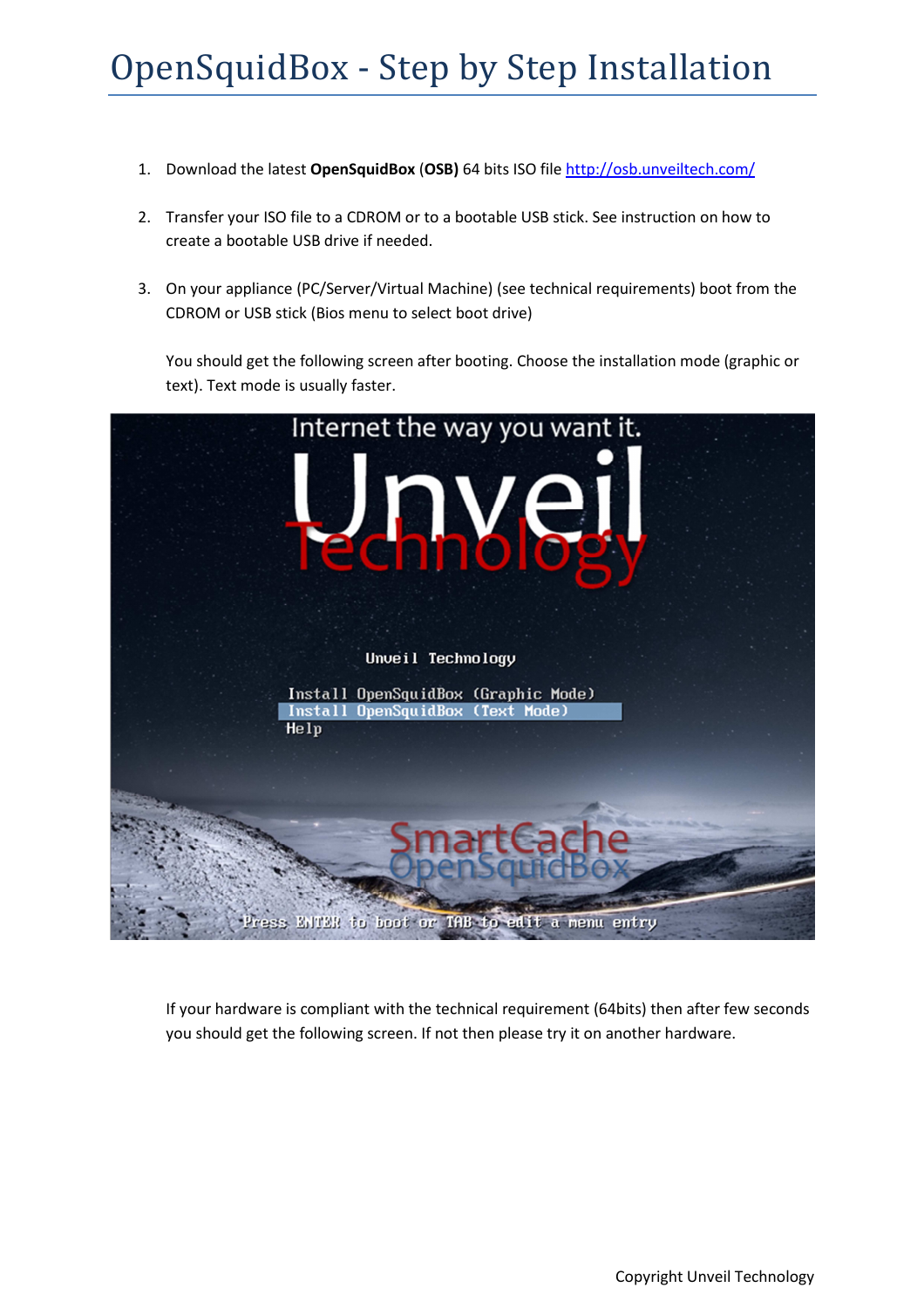4. Select your language from the list



5. From this point, it will automatically install on your Pc/Server hard drive all necessary files including Linux OS and **OpenSquidBox** software appliance. Make sure to get Internet access in order for the installation program to download all necessary binaries from Linux Servers.

| Retrieving partman-auto | Loading additional components $\vdash$<br>36% |
|-------------------------|-----------------------------------------------|
|                         |                                               |
|                         |                                               |

Copyright Unveil Technology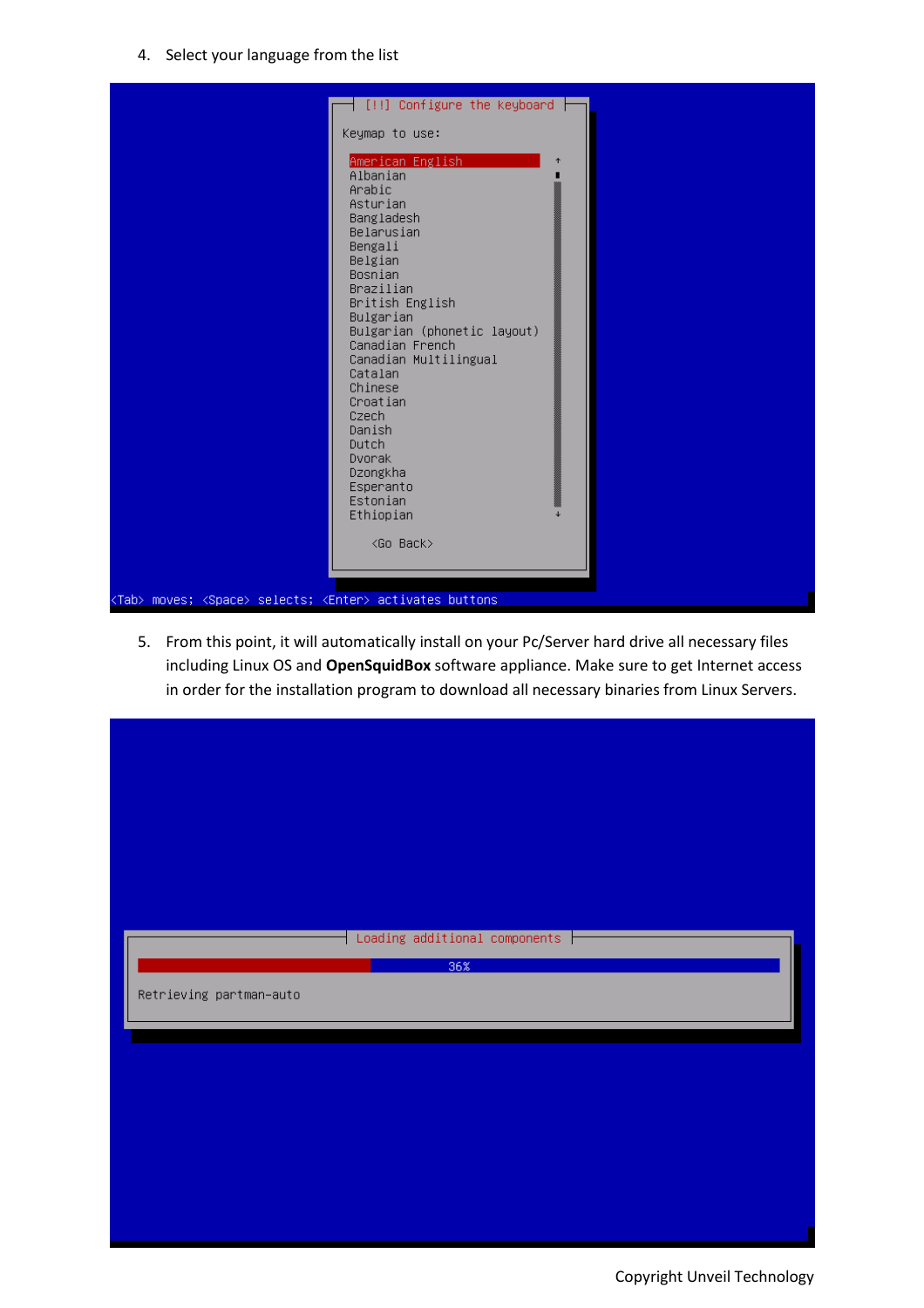| Configuring apt $\vdash$<br>82%                                     |
|---------------------------------------------------------------------|
| Retrieving file 3 of 8 (6s remaining)<br>$\langle$ Cancel $\rangle$ |
|                                                                     |
|                                                                     |
|                                                                     |

6. When all files will be copied and downloaded from Internet onto your hard drive, the installation is almost finished and your appliance will automatically reboot to terminate the installation process.

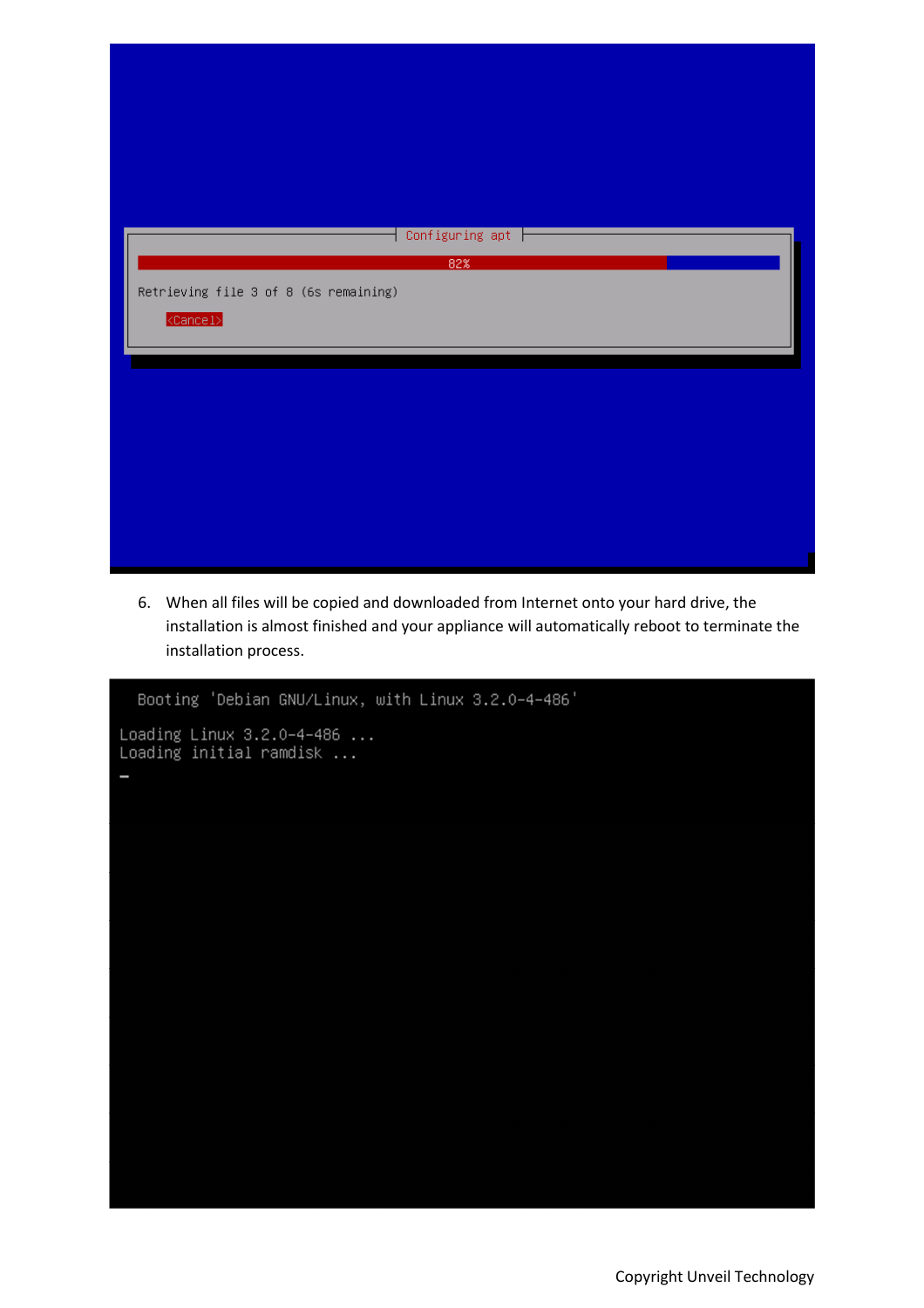7. A second automatic reboot is required at the end of this step. The installation is then finished



8. The second reboot will then start the **OpenSquidBox** software appliance automatically – Below is the boot menu that will start your **OpenSquidBox** after few seconds

|                                          |                                           | GNU GRUB version 1.99-27+deb7u2 |                                                                                                                                                                                                              |
|------------------------------------------|-------------------------------------------|---------------------------------|--------------------------------------------------------------------------------------------------------------------------------------------------------------------------------------------------------------|
| Debian GNU/Linux, with Linux 3.2.0-4-486 |                                           |                                 | Debian GNU/Linux, with Linux 3.2.0–4–486 (recovery mode)                                                                                                                                                     |
|                                          |                                           |                                 |                                                                                                                                                                                                              |
|                                          |                                           |                                 |                                                                                                                                                                                                              |
|                                          |                                           |                                 |                                                                                                                                                                                                              |
|                                          |                                           |                                 |                                                                                                                                                                                                              |
|                                          |                                           |                                 |                                                                                                                                                                                                              |
|                                          | before booting or 'c' for a command-line. |                                 | Use the $\uparrow$ and $\uparrow$ keys to select which entry is highlighted.<br>Press enter to boot the selected OS, 'e' to edit the commands<br>The highlighted entry will be executed automatically in 2s. |
|                                          |                                           |                                 |                                                                                                                                                                                                              |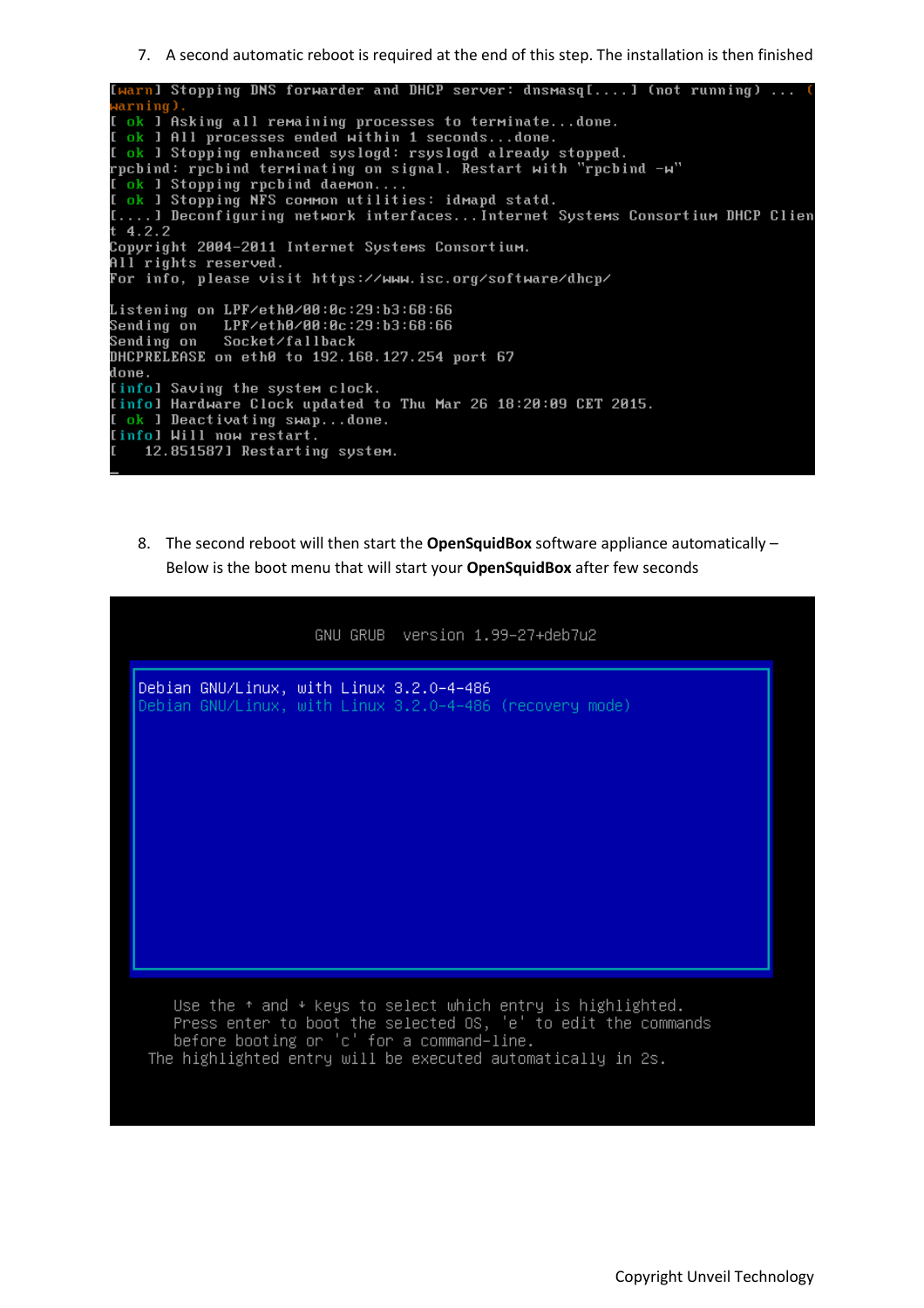9. When starting, your **OpenSquidBox** will display the following messages. These are just informational messages and should be ignored.

|        | :00:07.3: Host SMBus controller not enabled!                                                                           |
|--------|------------------------------------------------------------------------------------------------------------------------|
| done.  |                                                                                                                        |
|        | 2.4743111 Error: Driver 'pcspkr' is already registered, aborting<br>I ok I Waiting for /dev to be fully populateddone. |
|        | I ok I Activating swapdone.                                                                                            |
|        | [] Checking root file systemfsck from util-linux 2.20.1                                                                |
|        | /dev/sda1: clean, 28806/1256640 files, 326175/5016832 blocks                                                           |
| done.  |                                                                                                                        |
|        | Iwarn] Creating compatibility symlink from /etc/mtab to /proc/mounts.  (warni                                          |
| ng ) . |                                                                                                                        |
|        | [info] Loading kernel module loop.                                                                                     |
|        | I ok I Cleaning up temporary files /tmp.                                                                               |
|        | I ok I Activating lvm and md swapdone.                                                                                 |
|        | [] Checking file systemsfsck from util-linux 2.20.1                                                                    |
| done.  |                                                                                                                        |
|        | [ ok ] Mounting local filesystemsdone.                                                                                 |
|        | I ok ] Activating swapfile swapdone.                                                                                   |
|        | [ ok ] Cleaning up temporary files                                                                                     |
|        | [ ok ] Setting kernel variables done.                                                                                  |
|        | I ok I Configuring network interfacesdone.                                                                             |
|        | [ ok ] Starting rpcbind daemon                                                                                         |
|        | I ok I Starting NFS common utilities: statd idmapd.                                                                    |
|        | [ ok ] Cleaning up temporary files                                                                                     |
|        | <b>I</b> ok I Setting sensors limits.                                                                                  |
|        | [] Starting VideoCacheBox Binary Installation (Next reboot is normal).:_                                               |

10. The **OpenSquidBox** initialization (screen below) may take a while (several seconds to few minutes) to calculate your best DNS settings. Make sure your appliance is able to access Internet here otherwise it won't be able to go further.

| done.                                                       |  |
|-------------------------------------------------------------|--|
| [ ok ] Mounting local filesystemsdone.                      |  |
| I ok ] Activating swapfile swapdone.                        |  |
| [ ok ] Cleaning up temporary files                          |  |
| I ok ] Setting kernel variables done.                       |  |
| I ok 1 Configuring network interfacesdone.                  |  |
| [ ok ] Starting rpcbind daemon                              |  |
| I ok ] Starting NFS common utilities: statd idmapd.         |  |
| [ ok ] Cleaning up temporary files                          |  |
| <b>L</b> ok 1 Setting sensors limits.                       |  |
| INIT: Entering runlevel: 2                                  |  |
| [info] Using makefile-style concurrent boot in runlevel 2.  |  |
| [ ok ] Starting NFS common utilities: statd idmapd.         |  |
| [ ok ] Starting rpcbind daemon[] Already running            |  |
| [ ok ] Starting enhanced syslogd: rsyslogd.                 |  |
| [ ok ] Starting ACPI services                               |  |
| [ ok ] Starting deferred execution scheduler: atd.          |  |
| I ok ] Starting DNS forwarder and DHCP server: dnsmasq.     |  |
| I ok 1 Starting periodic command scheduler: cron.           |  |
| I ok ] Starting MTA: exim4.                                 |  |
| I ok I Starting mpt-status monitor: mpt-statusd.            |  |
| Starting nginx: nginx.                                      |  |
| I ok ] Starting NTP server: ntpd.                           |  |
| I ok ] Starting OpenSquidBox Initialization, please wait:.  |  |
| $[1]$ Applying the OpenSquidBox Optimization, please wait:_ |  |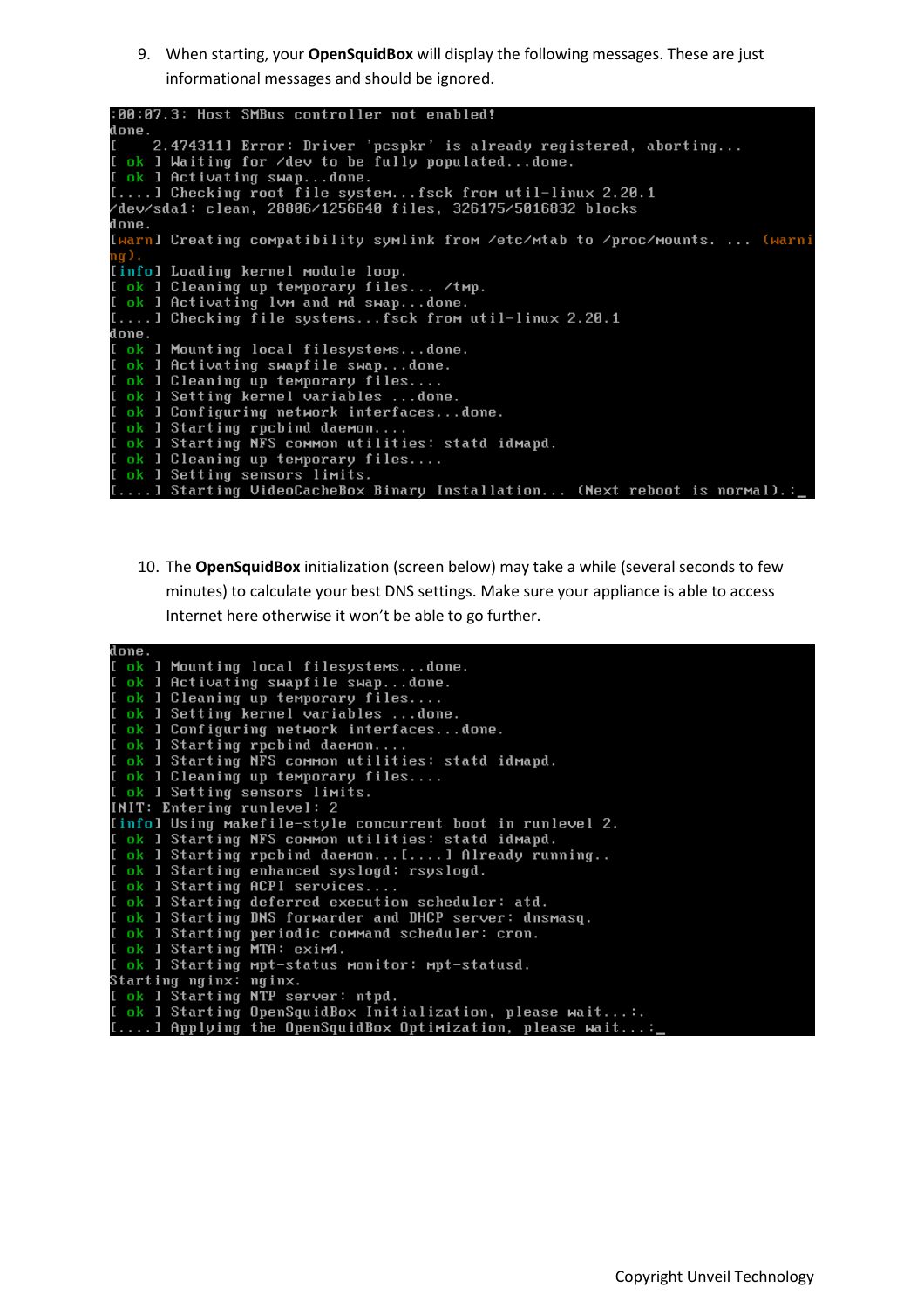11. When the **OpenSquidBox** is running, it displays the following information. Showing you the username and password (root, unveiltech) to get full access to your **OpenSquidBox**.

Unveil Technology OpenSquidBox Account is : root Password is : unveiltech Squid direct port  $: 3128$ Squid transparent port: 3129<br>Squid ICP port : 3130 Web Console :  $h$ ttp: $\angle$ box-ip:81 Realtime Logs: php /opt/opensquidbox/api-realtimecache.php Squid installation: Binaries are located in /usr/local/squid3 Settings are located in /etc/squid3 Log files in /var/log/squid3 Cache folder is in /var/spool/squid3 Enjoy ∶o) Unveil Technology www.unveiltech.com support@unveiltech.com opensquidbox login: <mark>\_</mark>

12. If you want to make settings from our nice Graphical Web Console, type on your PC's browser the IP address of your OSB to log onto the web console (e.g. 192.168.127.127:81). To display your **OpenSquidBox** IP address go on the Linux console (screen above) and log-in to type the following command line "ifconfig". Below is the Graphical Web Console. ENJOY !!!

|                                                                                                                                                                                |                                                                                             |                                    |                                                                            | <b>All Products</b><br>Support                                                                                                                  |
|--------------------------------------------------------------------------------------------------------------------------------------------------------------------------------|---------------------------------------------------------------------------------------------|------------------------------------|----------------------------------------------------------------------------|-------------------------------------------------------------------------------------------------------------------------------------------------|
|                                                                                                                                                                                | SmartCache<br>OpenSquidBox                                                                  |                                    | Core Engine: 1.0510<br>Squid Cache: 3.5.1<br>Core Optimization: 2015/04/02 | Settings                                                                                                                                        |
|                                                                                                                                                                                |                                                                                             | System Information                 |                                                                            |                                                                                                                                                 |
| Intel(R) Core(TM) i7 CPU M 620 @ 2.67GHz<br>Uptime: 0 days, 0 hours, 10 minutes<br>Total Disk: 18.84 GB<br>Total Memory: 0.48 GB<br>Free Memory: 0.19 GB<br>Load Average: 0.14 | VMware, Inc. VMware Virtual Platform/440BX Desktop Reference Platform, BIOS 6.00 07/31/2013 | More details                       | Maximum Users: 0<br>Rate Rx/Tx: 0.00                                       | Core Optimization: 0.00 msec/req<br>Cache Optimization: O msec/req<br>Bandwidth: 0.000 Mbps<br>Requests/sec: 0.000<br>Avg. Object Size: 0.00 KB |
|                                                                                                                                                                                |                                                                                             | Performances Dashboard             |                                                                            |                                                                                                                                                 |
| Saved Bandwidth<br>0<br>100                                                                                                                                                    | Requests from Cache<br>n<br>100<br>ö                                                        | <b>Used Disk Space</b><br>n<br>100 | Used Memory<br>61<br>100<br>a.                                             | Used CPU<br>1.3<br>100<br>G                                                                                                                     |